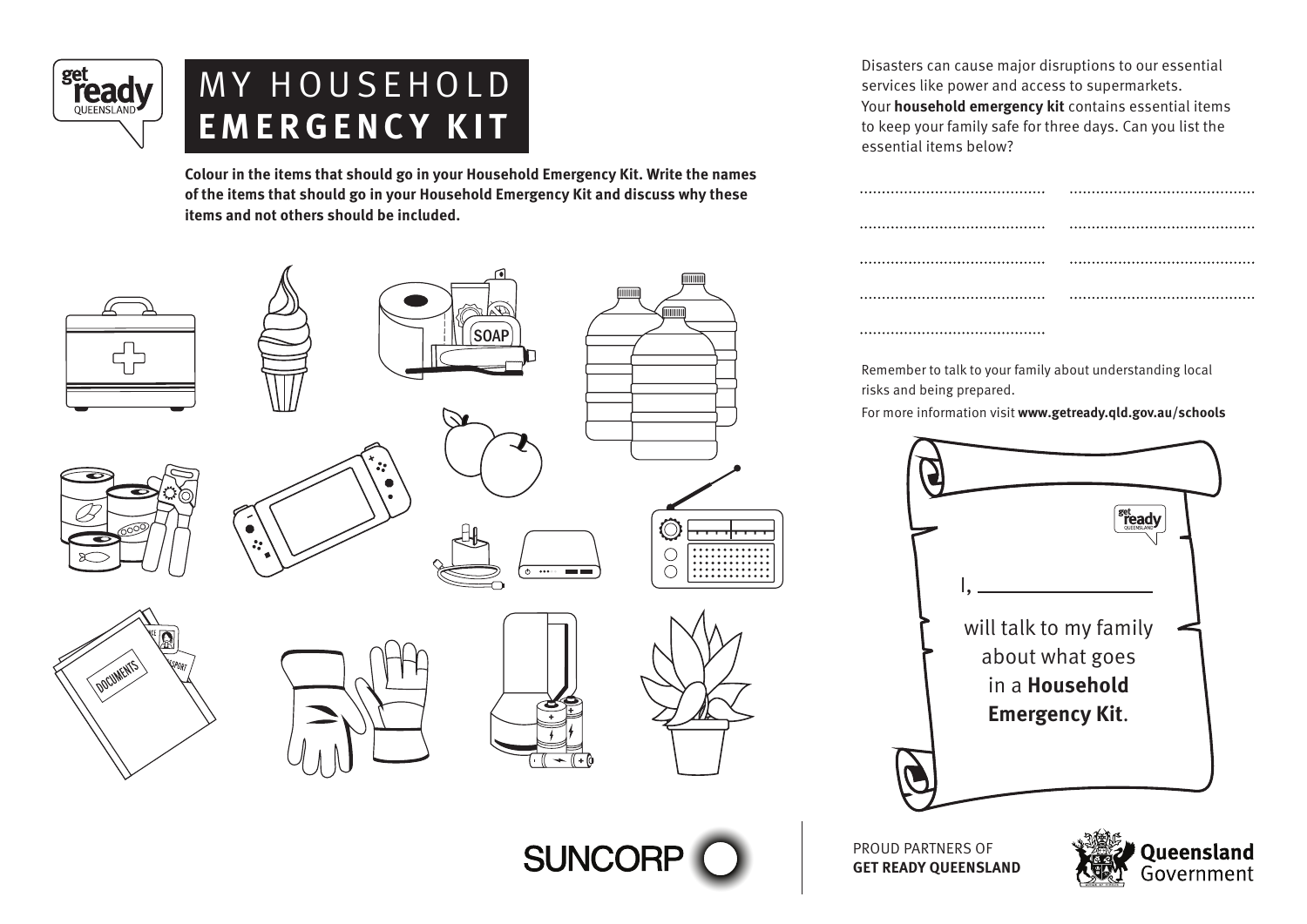

In the event of a disaster, you may need to evacuate your home quickly and you may not have time to pack important belongings.

Your **'Grab and Go' Bag** contains essential items you will need while away from home. Can you list the essential

Remember to talk to your family about understanding local risks and being prepared.

For more information visit **www.getready.qld.gov.au/schools**

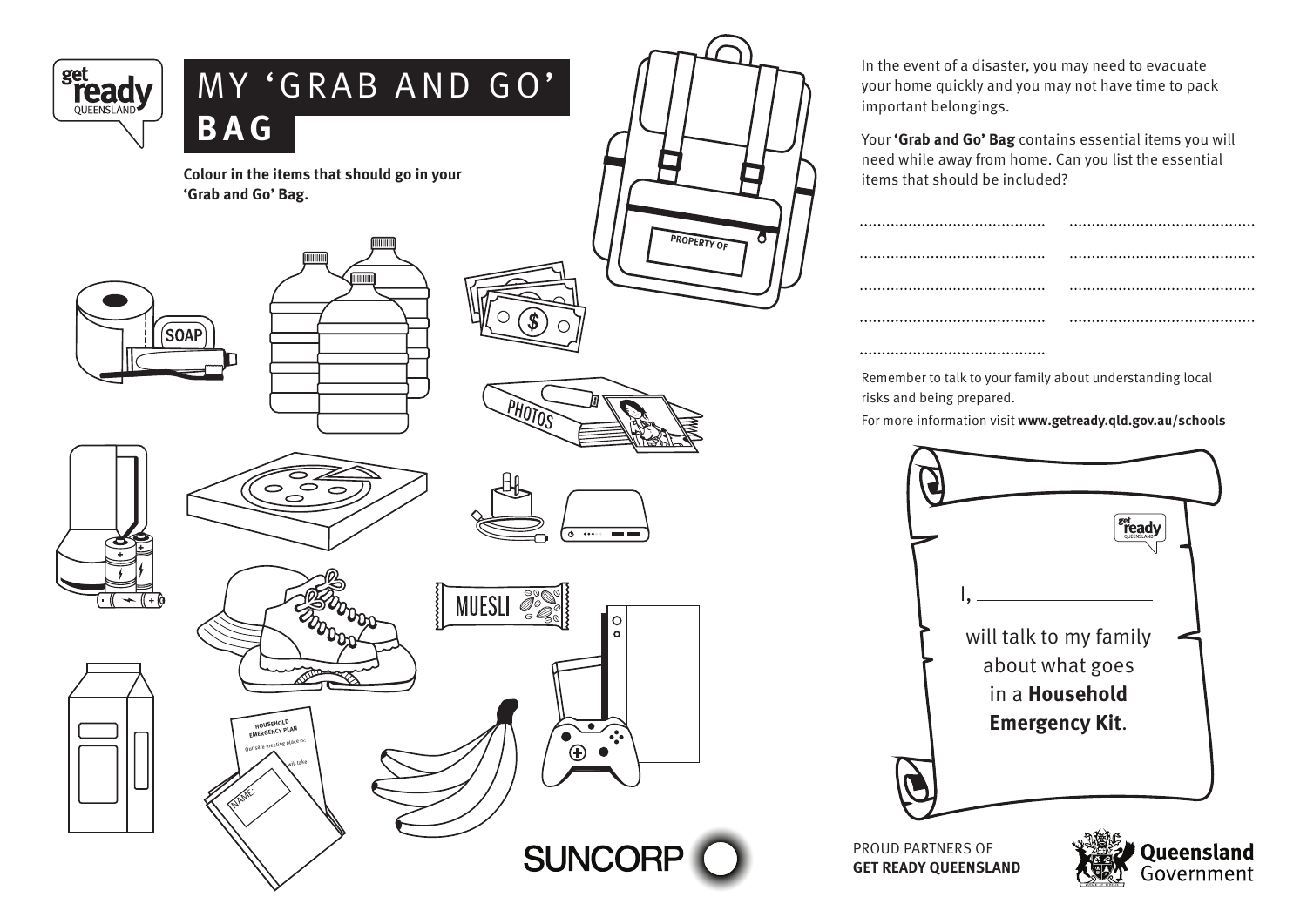

**Imagine you are about to experience an emergency in your area, for instance the nearby creek is rising and you need to evacuate. Fill out the key information in your Household Emergency Plan and draw a picture of everyone included in your plan.**



**SUNCORF** 

If a disaster is approaching your home, there will be specific actions you will need to take to stay safe. Your **Household Emergency Plan** will explain exactly what you need to do, where to go and who to call in an emergency.

Visit **www.getready.qld.gov.au** to create your Household Emergency Plan and print a copy to keep on your fridge.

### **GET READY TIP**

It's a good idea for everyone to have their Household Emergency Plan with them at all times (in school bags, handbags or work satchels).

Remember to talk to your family about understanding local

For more information visit **www.getready.qld.gov.au/schools**



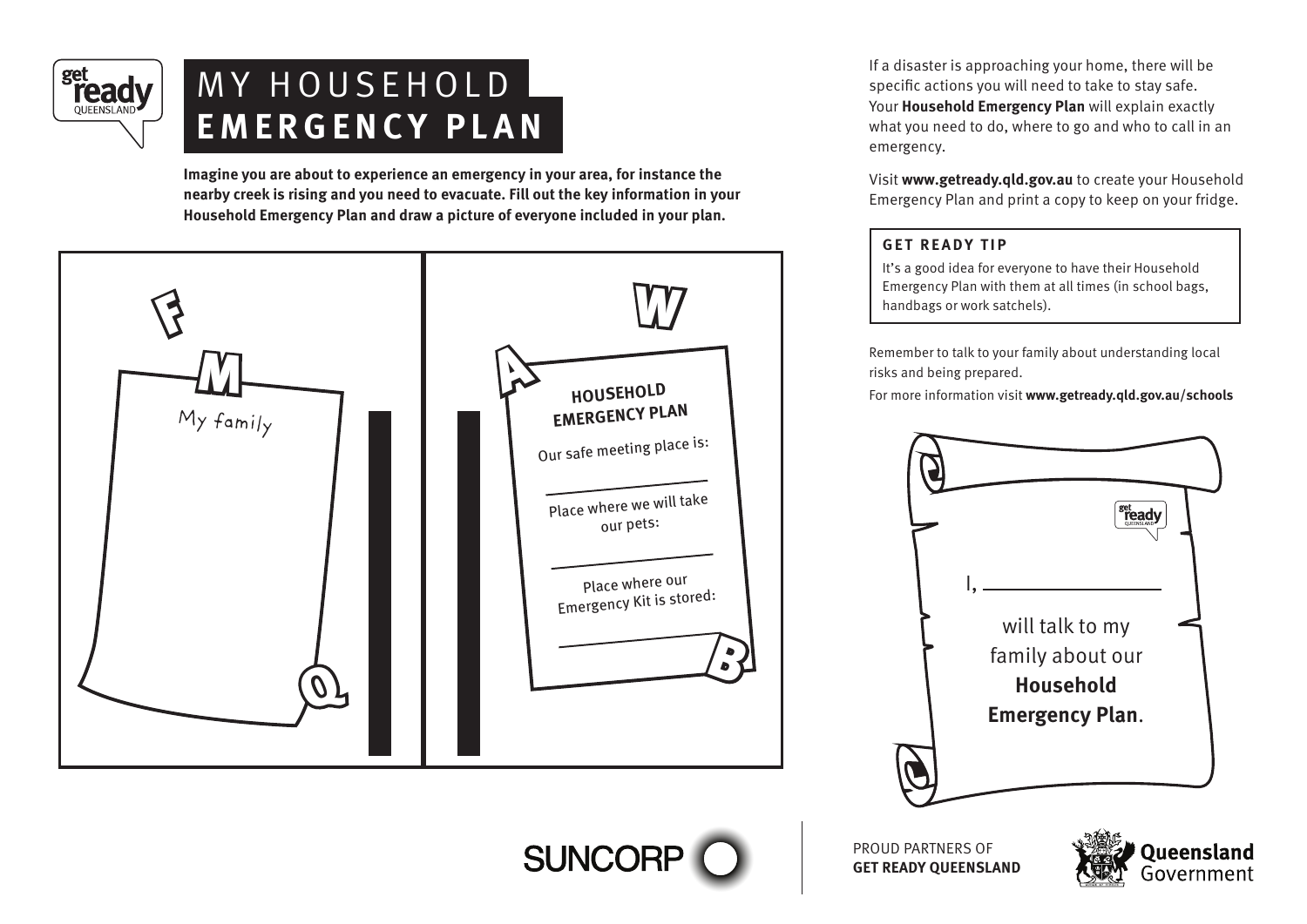

## **MY PET EMERGENCY KIT**

**Draw a picture of your pet/s inside the photo frame, including their favourite toy for your Pet Emergency Kit. As a group discuss how and where you would evacuate your pet to if there was an emergency. What if you can't find your pet**  and you need to evacuate. What would you do?  $\sqrt{MYPET}$ 

CCINATI

 $\bigcap$ 



**SUNCORP** 

In an emergency, pets are often the most vulnerable member of the family. Your **Pet Emergency Kit** contains essential items to help keep your pet safe for at least five days. Can you list the essential items for your Pet Emergency Kit.

| <br><br>  |  |
|-----------|--|
| $\bullet$ |  |
|           |  |
| $\cdots$  |  |
|           |  |

Remember to talk to your family about understanding local risks and being prepared.

For more information visit **www.getready.qld.gov.au/schools**



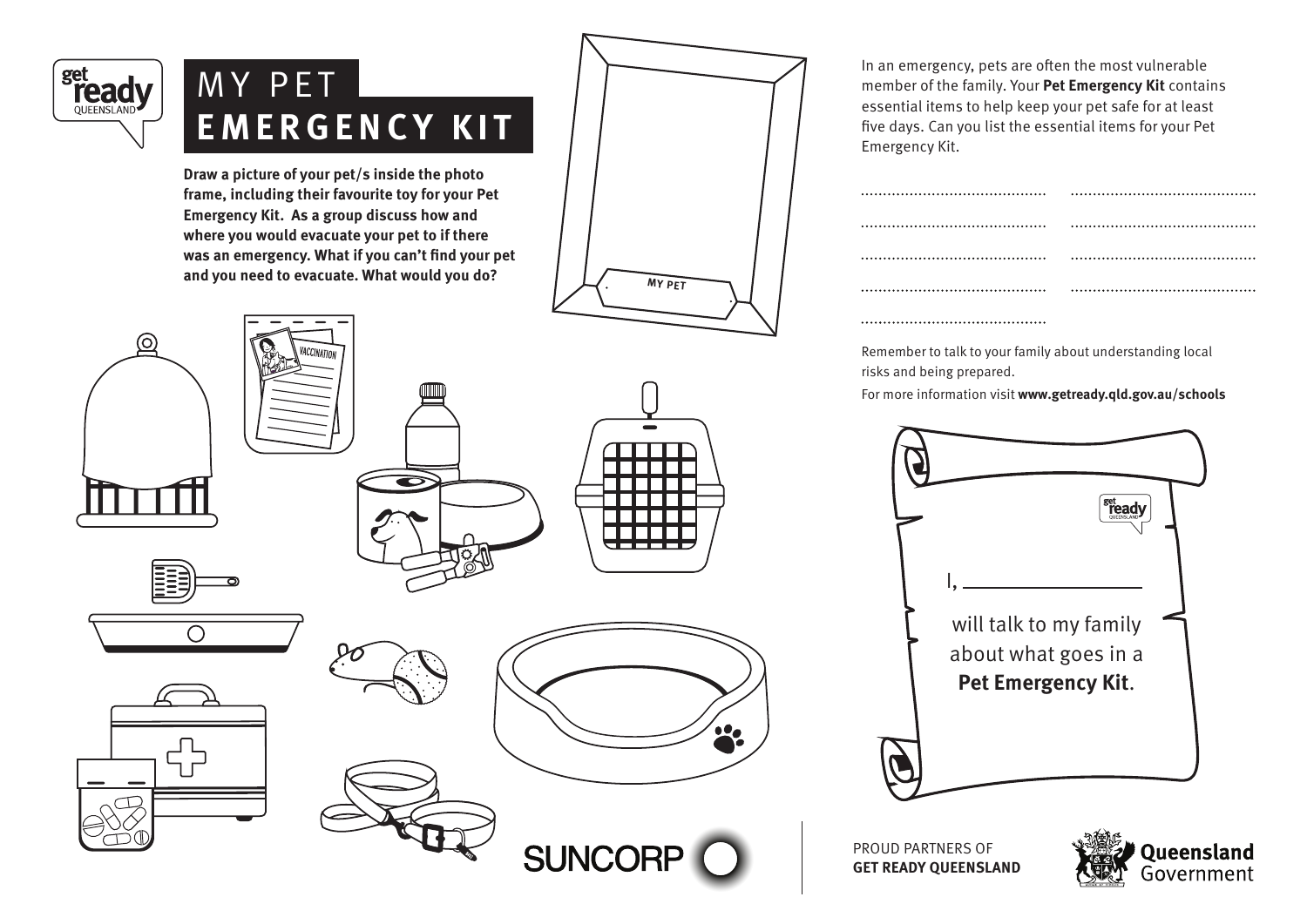

### M Y H O M E **PREPARATIONS**

**Colour in the picture of your working bee and draw all the people who will be helping prepare your home for the disaster season. Who is responsible for what jobs when it comes to preparing your home for disaster season?** 



Maintain your garden and home to prevent unnecessary damage caused by severe weather. There are different ways to prepare your home, depending on the disaster risks in your area. Here is a checklist to support you with your **Home Preparations**.

 $\Box$  Clean gutters and downpipes  $\Box$  Remove garden waste  $\Box$  Trim trees and overhanging branches  $\Box$  Secure loose items (umbrellas and trampolines) Pack your Household Emergency Kit

Remember to talk to your family about understanding local risks and being prepared.

For more information visit **www.getready.qld.gov.au**